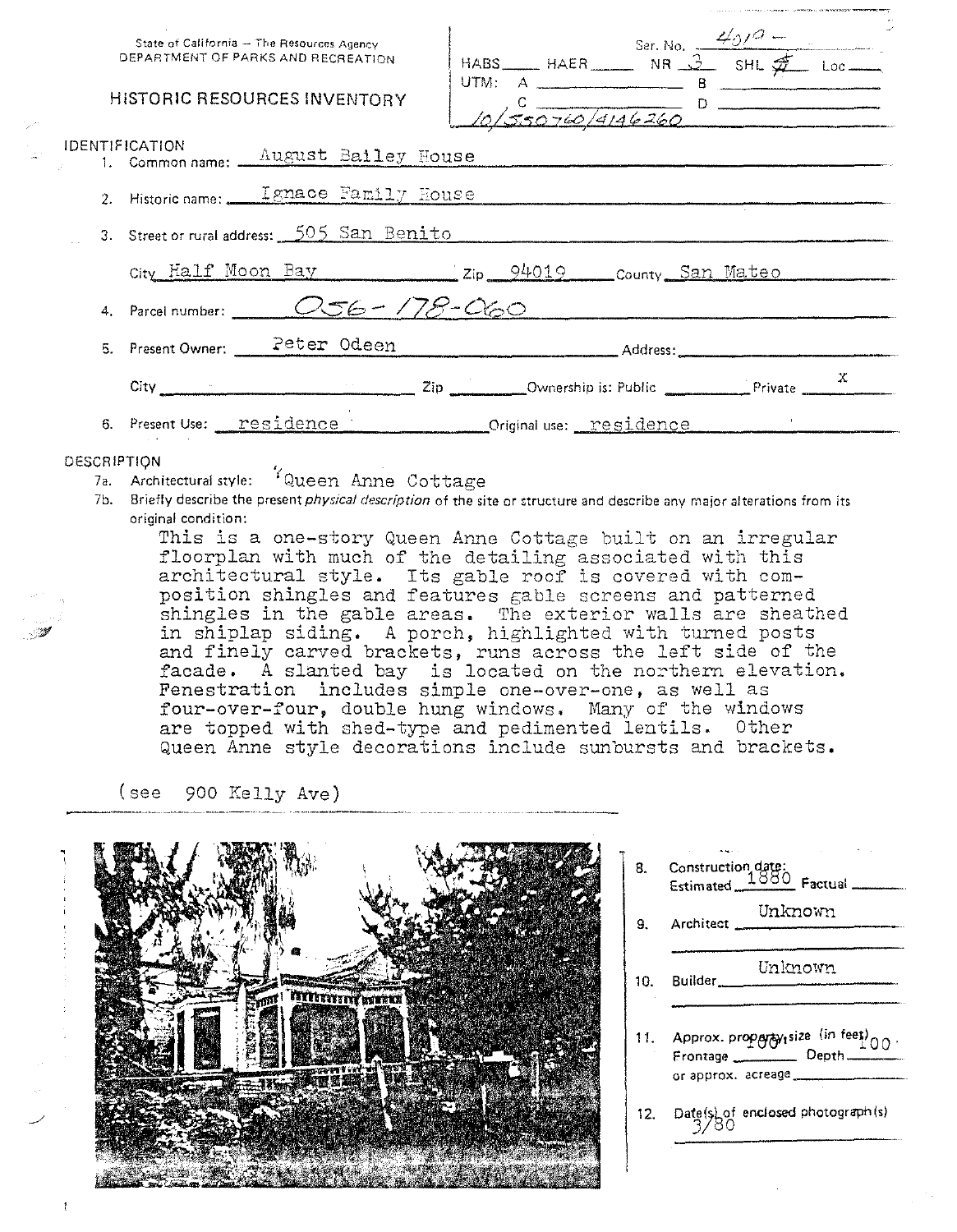| 13. Condition: Excellent Good Fair Pair Deteriorated No longer in existence                                                                                                                                                                                                                                                                          |  |  |
|------------------------------------------------------------------------------------------------------------------------------------------------------------------------------------------------------------------------------------------------------------------------------------------------------------------------------------------------------|--|--|
| 14. Alterations: no exterior alterations                                                                                                                                                                                                                                                                                                             |  |  |
| 15. Surroundings: Check more than one if necessary) Open land ____Scattered buildings _____Densely built-up ______<br>Residential X Industrial Commercial Other: 2011 Commercial Commercial Commercial Commercial Commercial Commercial Commercial Commercial Commercial Commercial Commercial Commercial Commercial Commercial Commercial Commercia |  |  |
| 16. Threats to site: None known $\frac{X}{X}$ Private development 20ning 20ning Vandalism                                                                                                                                                                                                                                                            |  |  |
| 17. Is the structure: On its original site? $\frac{X}{x}$ Moved? Unknown?                                                                                                                                                                                                                                                                            |  |  |
| Mature vegetation surrounding structures<br>Mature ve Mature ve                                                                                                                                                                                                                                                                                      |  |  |

## SIGNIFICANCE

**19. Briefly state historical and/or architectural importance (include dates. events, and persons associated with the site.)** 

This building is an excellent example of Queen Anne Cottages as they were adapted to the coastal region. Also, Half Moon Bay's first bakery was located in a outbuilding behind the residence. The house may have been built by the Ignace family. It was later purchased by August Bailey, sometime after 1906. It was fattly purchased by August Dariey, sometime after.<br>It is one of the finest Queen Anne Cottages in the city.

|            |                                                                                                                                                                                                                                                                                                                                                                                           | Locational sketch map (draw and label site and<br>surrounding streets, roads, and prominent landmarks): |
|------------|-------------------------------------------------------------------------------------------------------------------------------------------------------------------------------------------------------------------------------------------------------------------------------------------------------------------------------------------------------------------------------------------|---------------------------------------------------------------------------------------------------------|
| 20.        | Main theme of the historic resource: (If more than one is<br>checked, number in order of importance.)<br>Architecture $\frac{X-1}{X}$ Arts & Leisure<br>Economic/Industrial Exploration/Settlement _____<br>Government __________ Military _________________<br>Religion _________________ Social/Education ______                                                                        | <b>NORTH</b>                                                                                            |
|            |                                                                                                                                                                                                                                                                                                                                                                                           |                                                                                                         |
| 21.<br>22. | Sources (List books, documents, surveys, personal interviews<br>and, their dates).<br>"Historical Notes." by Mary<br>Vallejo. PS. 6<br>"Tour of Half Moon Bay," pub. by<br>the Spanishtown Historical Society<br>May 10, 1981<br>Date form prepared<br>By (name) Raymond Manley<br>Organization <sub>-</sub><br>$S. 15th$ $St.$<br>Address:<br>San Jose, CA<br>Zip95112<br>City<br>Phone: | KELLY AVE.<br>ż<br>α<br>o<br>포<br>MIRAMONTES'<br>⊣<br>ST                                                |
|            |                                                                                                                                                                                                                                                                                                                                                                                           |                                                                                                         |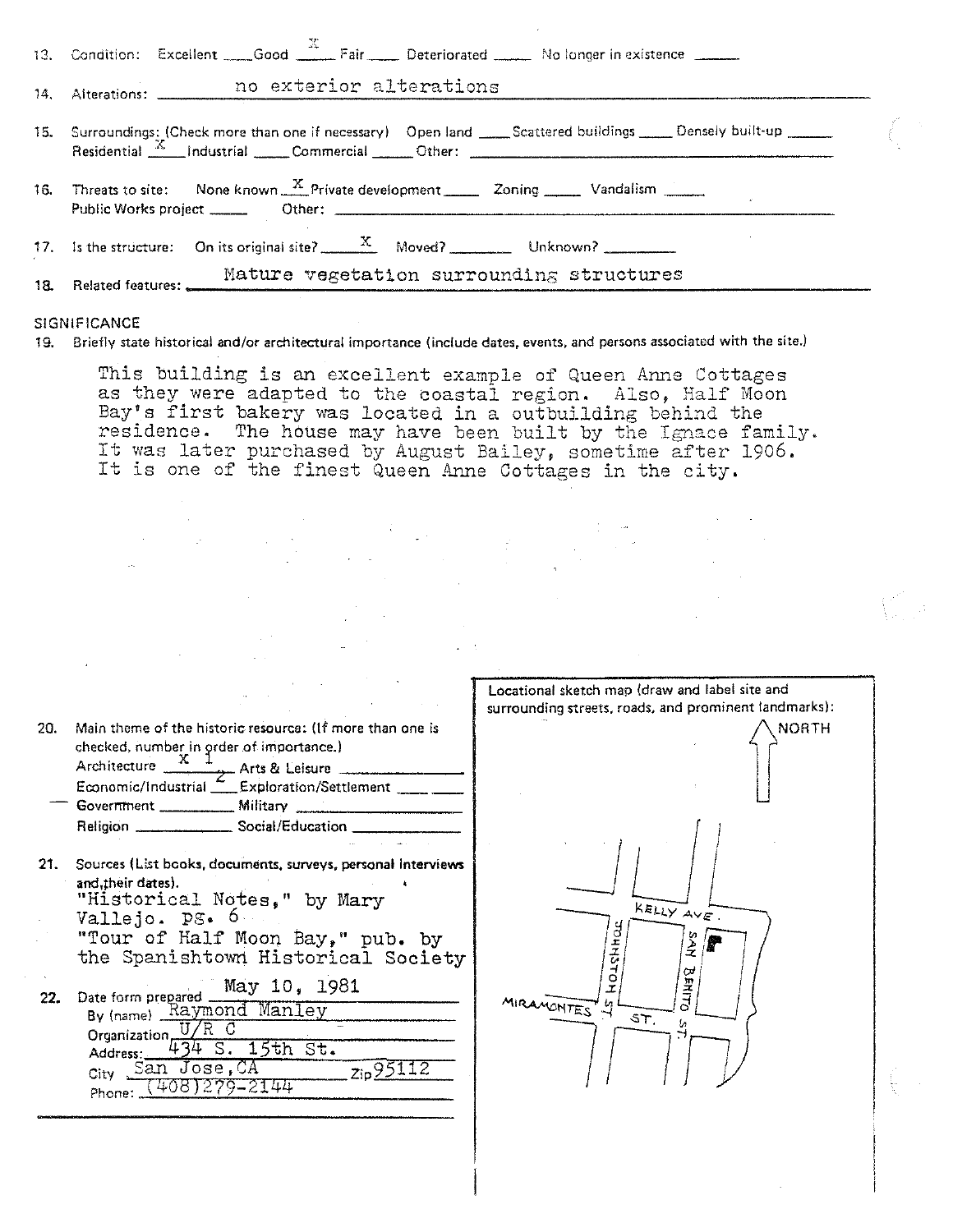| State of California - The Resources Agency<br>DEPARTMENT OF PARKS AND RECREATION | HABS HAER Ser. No. $\frac{\angle O/P}{}$ = Loc<br>UTM: $A$ $\frac{1}{2}$ $B$ $\frac{1}{2}$ $B$ $\frac{1}{2}$ $B$ $\frac{1}{2}$ $B$ $\frac{1}{2}$ $B$ $\frac{1}{2}$ $B$ $\frac{1}{2}$ $B$ $\frac{1}{2}$ $B$ $\frac{1}{2}$ $B$ $\frac{1}{2}$ $B$ $\frac{1}{2}$ $B$ $\frac{1}{2}$ $B$ $\frac{1}{2}$ $B$ $\frac{1}{2}$ $B$ $\frac{1}{2}$ $B$ $\$<br>$\frac{c}{10\sqrt{550760/9196.310}}$ |  |  |
|----------------------------------------------------------------------------------|--------------------------------------------------------------------------------------------------------------------------------------------------------------------------------------------------------------------------------------------------------------------------------------------------------------------------------------------------------------------------------------|--|--|
| HISTORIC RESOURCES INVENTORY                                                     |                                                                                                                                                                                                                                                                                                                                                                                      |  |  |
| IDENTIFICATION<br>none<br>1. Common name: __________                             |                                                                                                                                                                                                                                                                                                                                                                                      |  |  |
|                                                                                  |                                                                                                                                                                                                                                                                                                                                                                                      |  |  |
| 3. Street or rural address: 523 San Benito                                       |                                                                                                                                                                                                                                                                                                                                                                                      |  |  |
|                                                                                  | City Half Moon Bay zip 94019 County San Mateo                                                                                                                                                                                                                                                                                                                                        |  |  |
|                                                                                  | 4. Parcel number: 056 - 178 - 050                                                                                                                                                                                                                                                                                                                                                    |  |  |
| 5. Present Owner: James Anderson Address: Same                                   |                                                                                                                                                                                                                                                                                                                                                                                      |  |  |
|                                                                                  | City $\frac{Zip}{\sqrt{2}}$ Dip $\frac{Qm}{\sqrt{2}}$ Ownership is: Public $\frac{X}{\sqrt{2}}$                                                                                                                                                                                                                                                                                      |  |  |
| 6. Present Use: Residence Criginal use: Same                                     |                                                                                                                                                                                                                                                                                                                                                                                      |  |  |

## **DESCRIPTION**

7a. Architectural style: Mediterranean Revival

7b. Briefly describe the present *physical description* of the site or structure and describe any major alterations from its

original condition:<br>The garden and house work as an ensemble in this small Mediterranear style residence. Stuccoed walls with stringcourses enclose a lush garden of Mediterranean plants. A walkway leads past a still pool and up the steps to the arched entrance porch. Red tiles cover the porch and the pent roof which extends to the corners of the structure. A shaped parapet hides the flat roof. Side lights flank the facade entry. The porch arch is echoed in the arched windows flanking the porch and in the door itself. Fenestration is multi-paned. A rectangular chimney accents one side of the residence.

The residence appears to be unaltered.



Construction  $\frac{d^2B^2}{1930}$  Factual -Unknown Architect Unknown Builder, 11. Approx. property size (in feet)<br>Frontage Depth or approx, acreage 12. Date(s) of enclosed photograph(s) March 1980